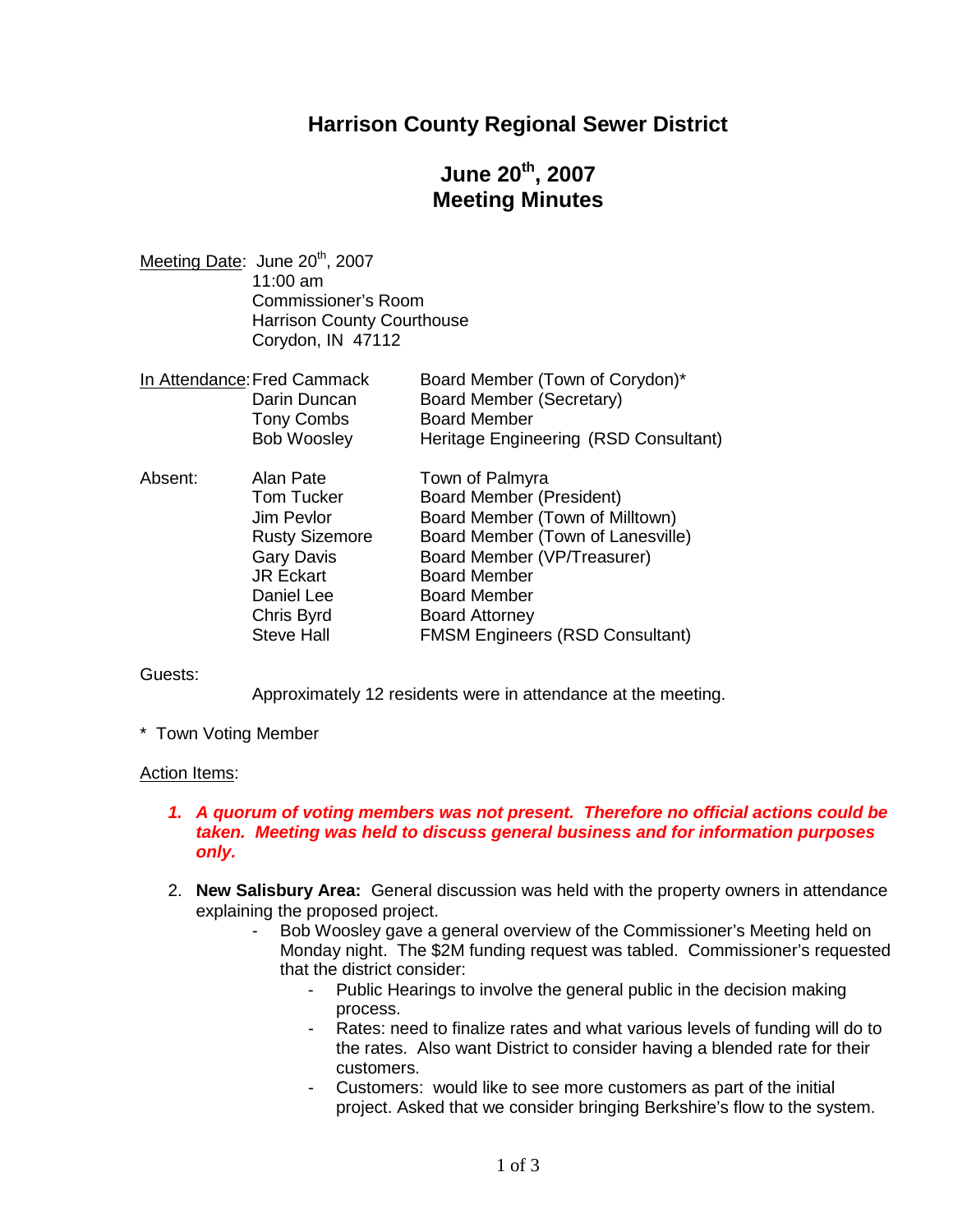- Darin Duncan stated to the audience that the District has made no decisions on a site selection for a WWTP. The District is in the early stages of gathering all details of where to best place a WWTP. Public meetings will be held in the coming weeks/months that will allow property owners an opportunity to participate in the process.
- Property Owner comments from the meeting:
	- Ms. Johnnie Dilaura (Schmidt Cabinet): Asked if Berkshire had been fined by IDEM for non-compliance.
	- Mr. Shannon Reese (Circle Rd.): Recently spent \$5,000 for septic system work. Will he be required to connect to a sewer line if it crosses his property?
	- Unidentified Person: Has the District looked at other possible funding sources (i.e. Grants, Loans, etc.)?
	- Ms. Carla Clunie: What is the timeline for having public meetings? When does the District anticipate the project starting?
	- Mr. Fred Clunie: Stated he does not want a WWTP located on property that he owns. Worried about the potential for an odor. Asked if we had considered moving the plant to the east along SR 64 toward Indian Creek?
	- Mr. Kevin Clunie: Asked if we had looked at not putting in a WWTP and pumping all flow to New Albany, Corydon, or some other system that is available.
	- Mr. Tim Johnson (Corydon resident): Concerned about the environmental impacts. Will lines being constructed damaged the natural springs in the area? Has anyone looked into this?

Mr. Duncan informed all those in attendance that all of these questions would be considered and further discussed during the public meetings.

- 3. **Hospital Update:** The Hospital's engineer is making all revisions requested by the Town. A meeting is scheduled for 4 pm on Thursday June  $21^{st}$  to review plans and schedule. Hospital made a comment that they intended to begin the bidding process for this work to allow bids to be taken while awaiting final plan approval from IDEM and Town. Their intent was to be ready to start construction as soon as they have a final permit in hand.
- 4.
- Darin Duncan disagreed with this approach. Stating that he felt they should wait until approvals are in hand before bidding out work. Reasoning: there may be changes made to the plans that would result in a change order.
- Fred Cammack agreed with Darin's assessment and added that all property acquisition (i.e. easements) issues should also be resolved.
- Darin requested that we ask the hospital for a schedule that shows the last possible date that they could start construction and still be able to open by their scheduled date.
- Bob Woosley will pass these concerns along to the Hospital and make a request for a schedule.
- 5. **Stormwater Ordinance:** A meeting of the subcommittee is scheduled for Wednesday July 11<sup>th</sup> at 1 pm in the County Engineer's office. Eric Wise (Plan Commission) has been invited to attend this meeting.